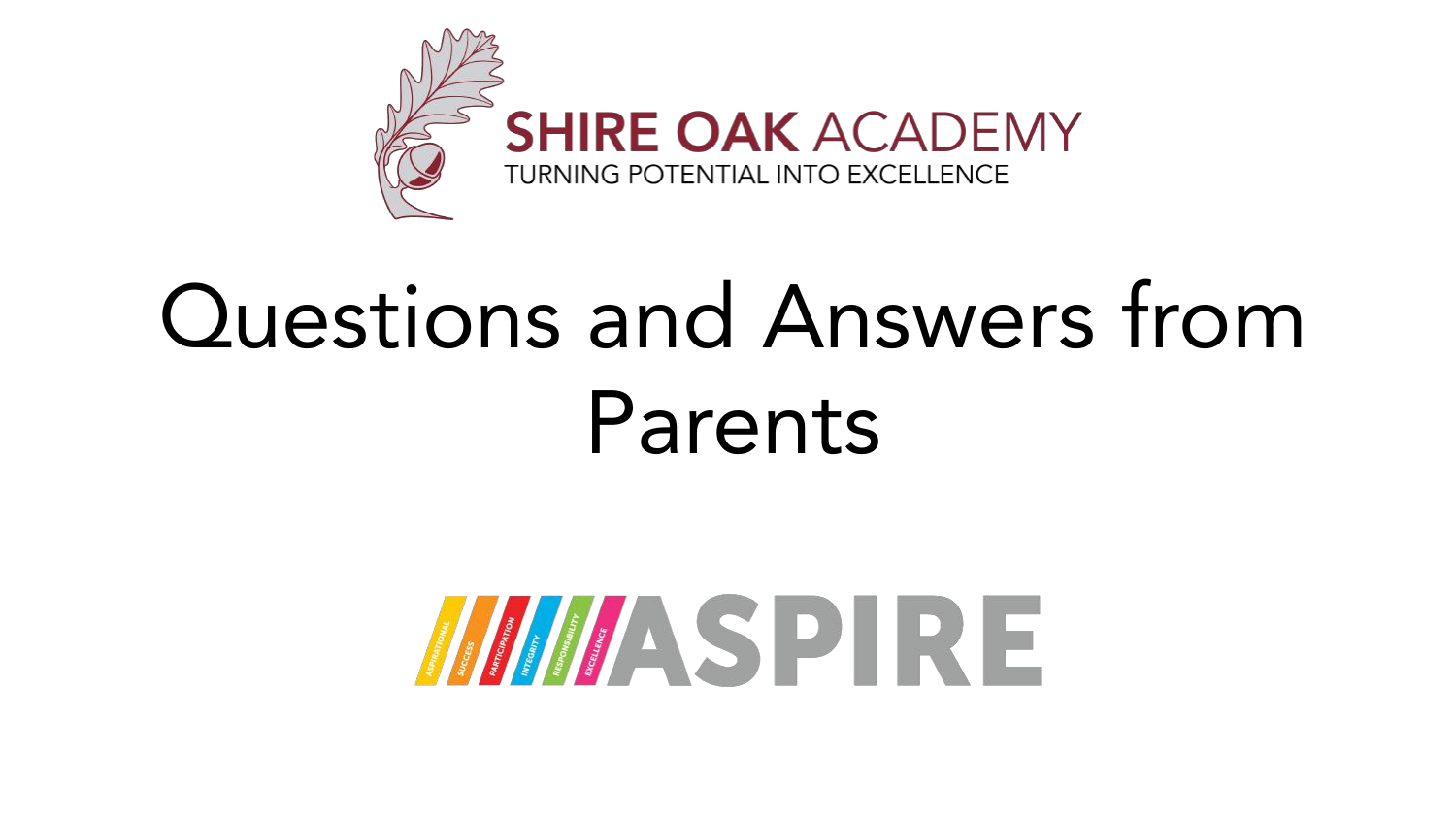

Is there lots of bullying? How do you deal with it? What is the policy? The bullying policy is on our website. It is updated every year. We do not have lots of bullying but, when it happens, we investigate fully and deal with it according to the policy and we have very few repetitions.

At Shire Oak we work hard to inform pupils and parents about what bullying is. Pupils fall out all the time and say horrid things to each other…..we deal with that too.

### Will my child be happy and safe at Shire Oak?

We do all we can to make sure that this is the case. We are proud of our support network and we are always ready to help sort issues. If your child will not report them...then please ring and report them yourselves. We have a clear safeguarding policy which is on the website.

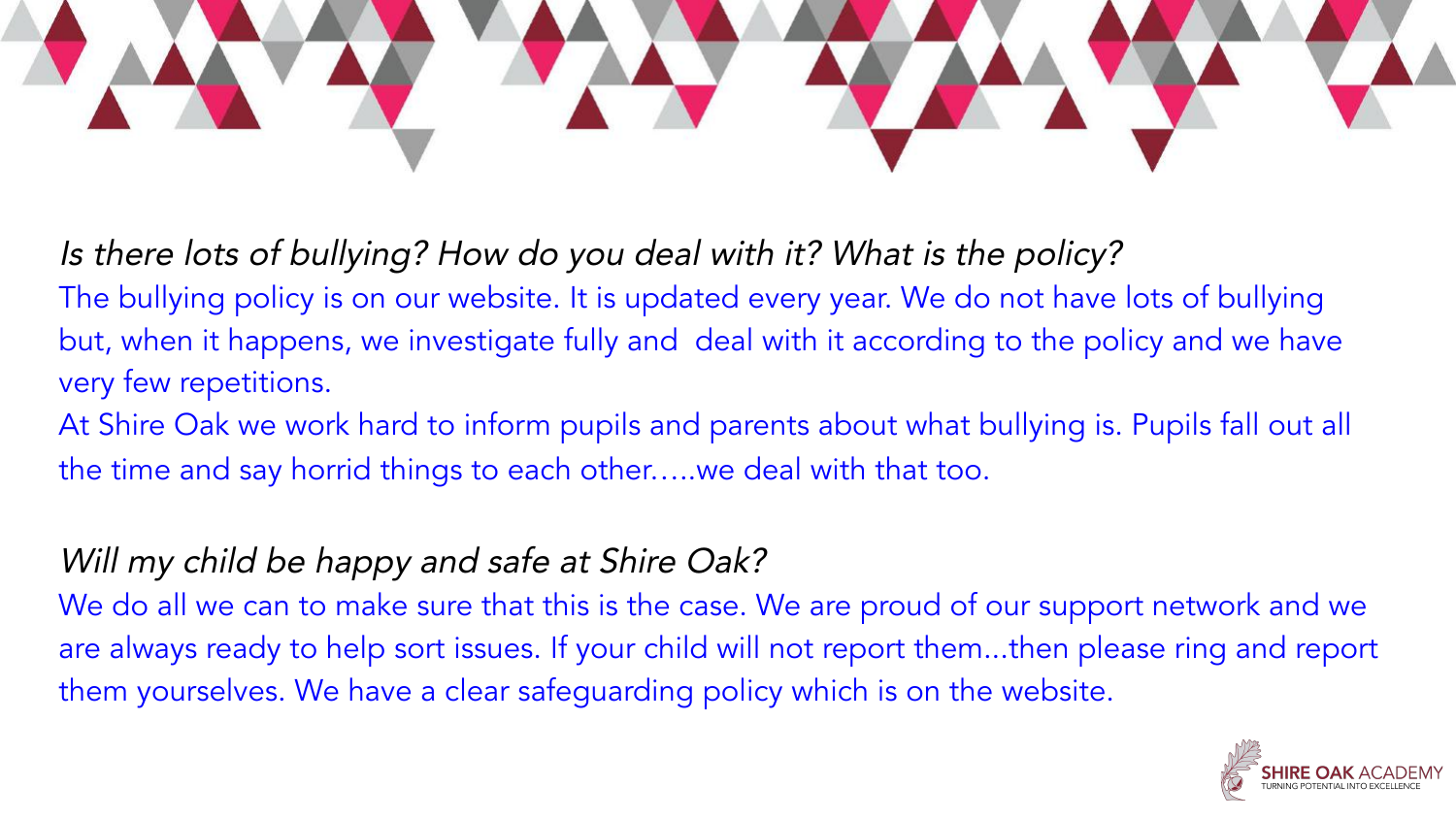#### Is the academy clean and tidy?

The academy is cleaned every night and all litter is cleared. We rely on our pupils to take pride in their surroundings. Leave classrooms tidy. Leave toilets tidy. Put litter in the bins provided. How is the school set up?

We have 7 year groups - years 7 - 13. Each one has a head of year who deals with the day to day issues. Mrs Smith is Pastoral manager and she, along with Ms Youster(her assistant) oversee years 7 - 11. Mr Jones Oversees the 6th form.

#### Yr 7 and 8 next year will have form rooms and form tutors in south

How do we get the uniform if we cannot come into school to buy it?What is the uniform? In the pack you receive in the post there will be two leaflets - one from Clive Marks and one from Crested Schoolwear. They give details of ordering the uniform online and what is involved should they not reopen before September.

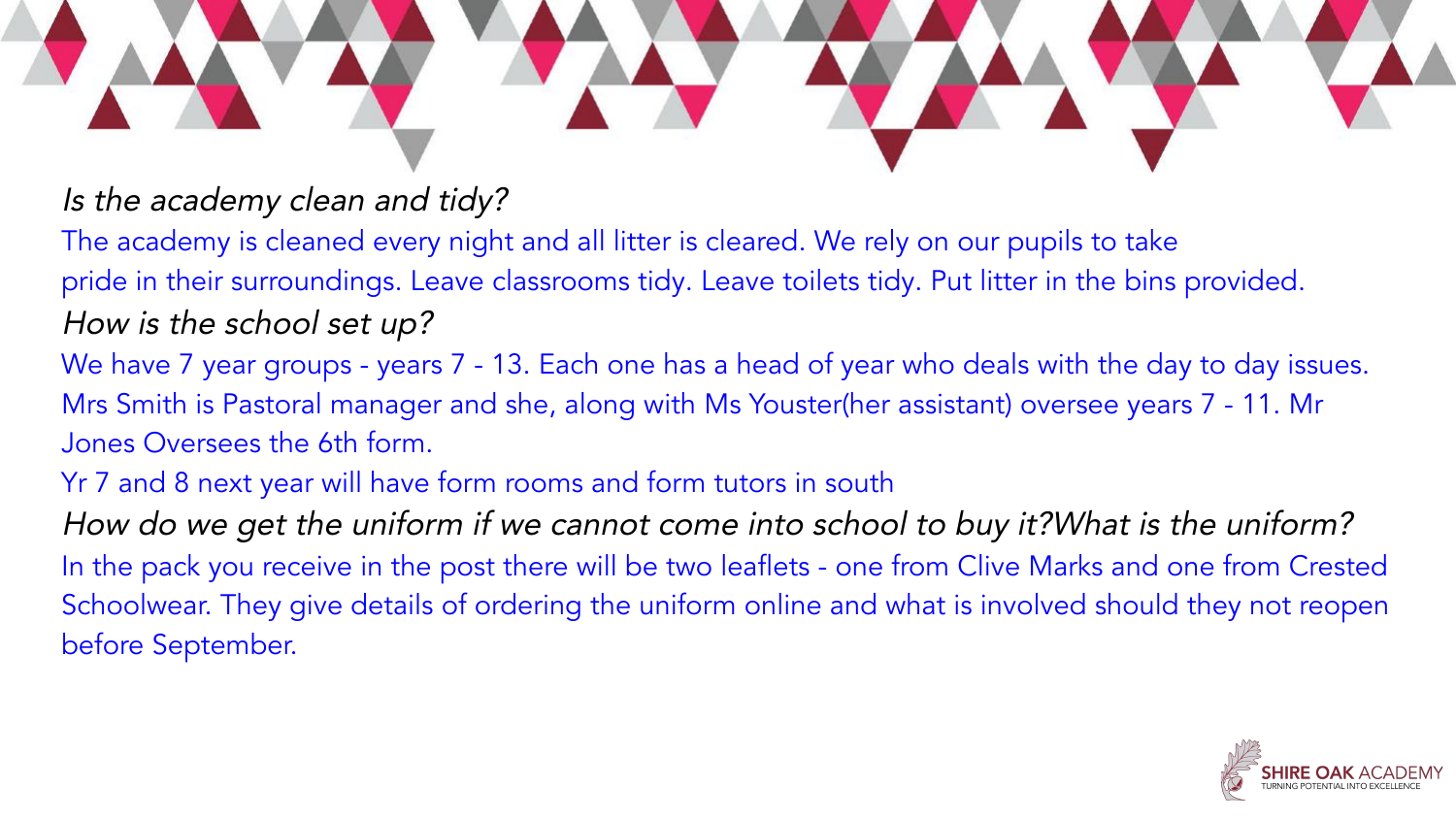

#### How will sets be decided?

Staff at your child's primary school have given us teacher assessment scores for english and maths. We will initially use these but during the first week of term in September we will be testing all pupils using CATS tests - Cognitive Assessment Tests. Pupils do not need to revise for these at all. These, along with reading tests will give us more of an idea which sets pupils need to be in. We will, however, monitor work and assessments in all subjects very carefully and, if we feel a pupil needs to move up or down..we will sort quickly so that they are able to learn according to their abilities.

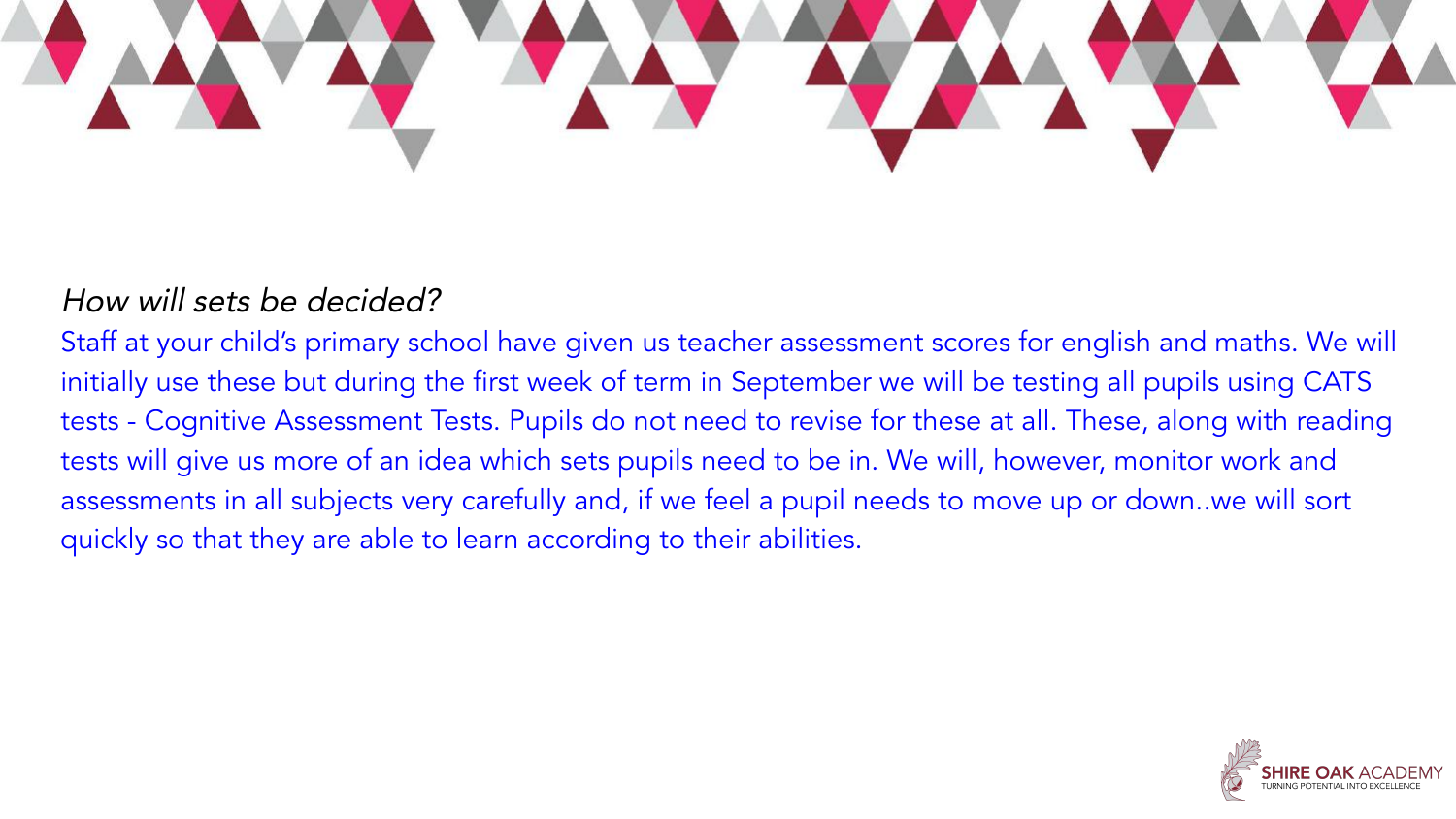

How much and how often will they get homework? How will I check what is set? What happens if they don't do it?Can they stay at school and complete homework? Homework is set regularly by all subjects. Maths and English set once a week. Other subjects less regularly. All homework set is recorded by staff on the SIMs APP and all parents can obtain a log in so that they can log in and check. If Homework is not completed, parents will receive an email telling them this and asking that they make sure it is done promptly. Three occasions of not completing homework will mean that the pupil will be required to stay after school to complete it.

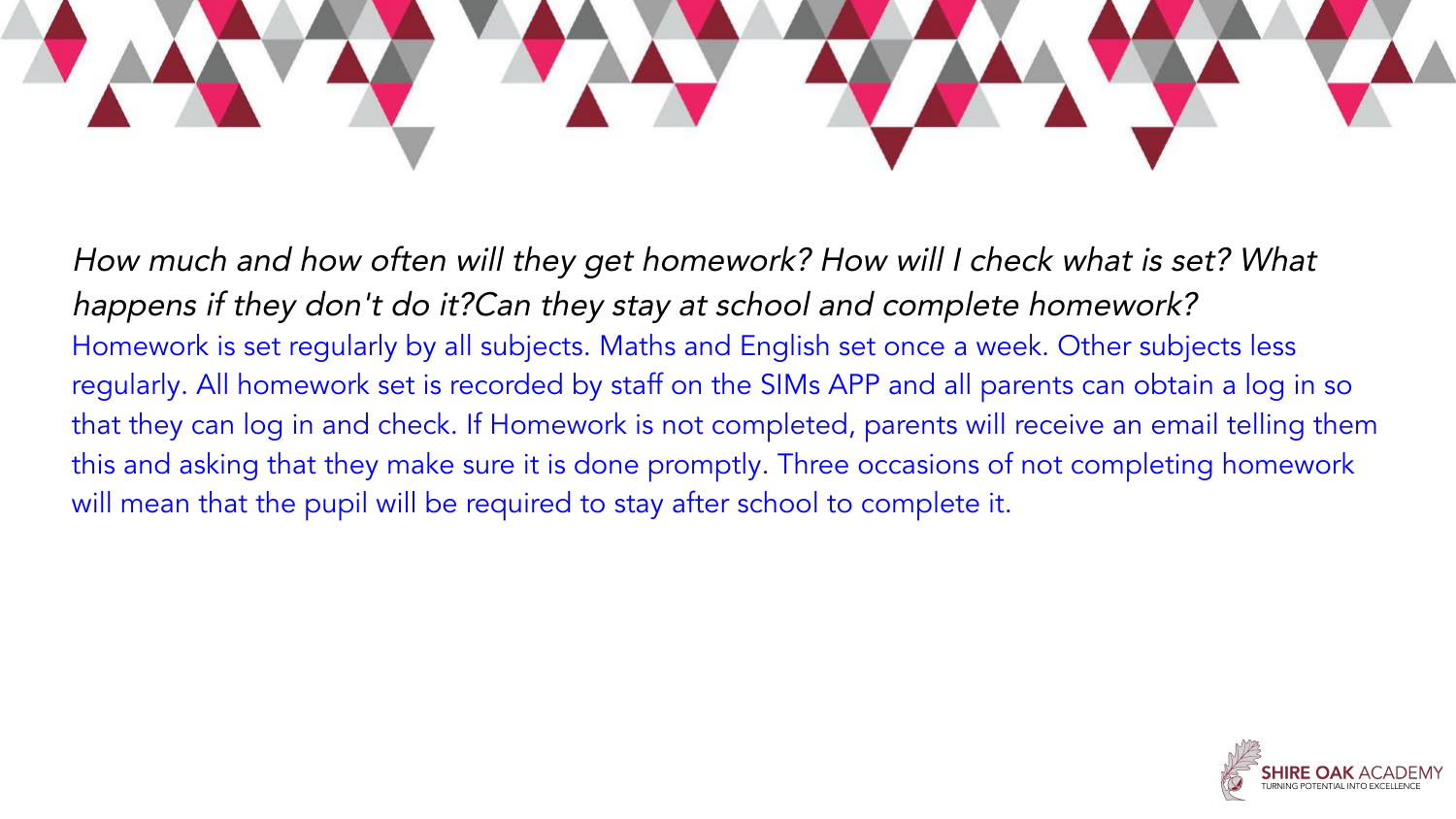

#### In school, who can my child go to if they have a problem?

We are very proud of our support system at Shire Oak. If a pupil has a problem they can approach any member of staff who will help them if they can or speak to a member of the pastoral team - form tutor, head of year, Success centre, assistant pastoral manager or pastoral manager. We are never too busy to help and sort issues. Parents can also call and speak to the HOY or Pastoral manager. We are always available.

#### If my child is late what happens?

If a pupil arrives before 9.05 they need to go to their form and ask their form teacher to mark them in. They need to then attend a 10 minute detention at break time. If they don't arrive to this they will be given a 20 minute detention. If a pupil arrives after 9.05 they must sign in at reception. We advise parents to ring in if this is the case as a pupil may well be marked as absent and this will affect his or her attendance percentage.

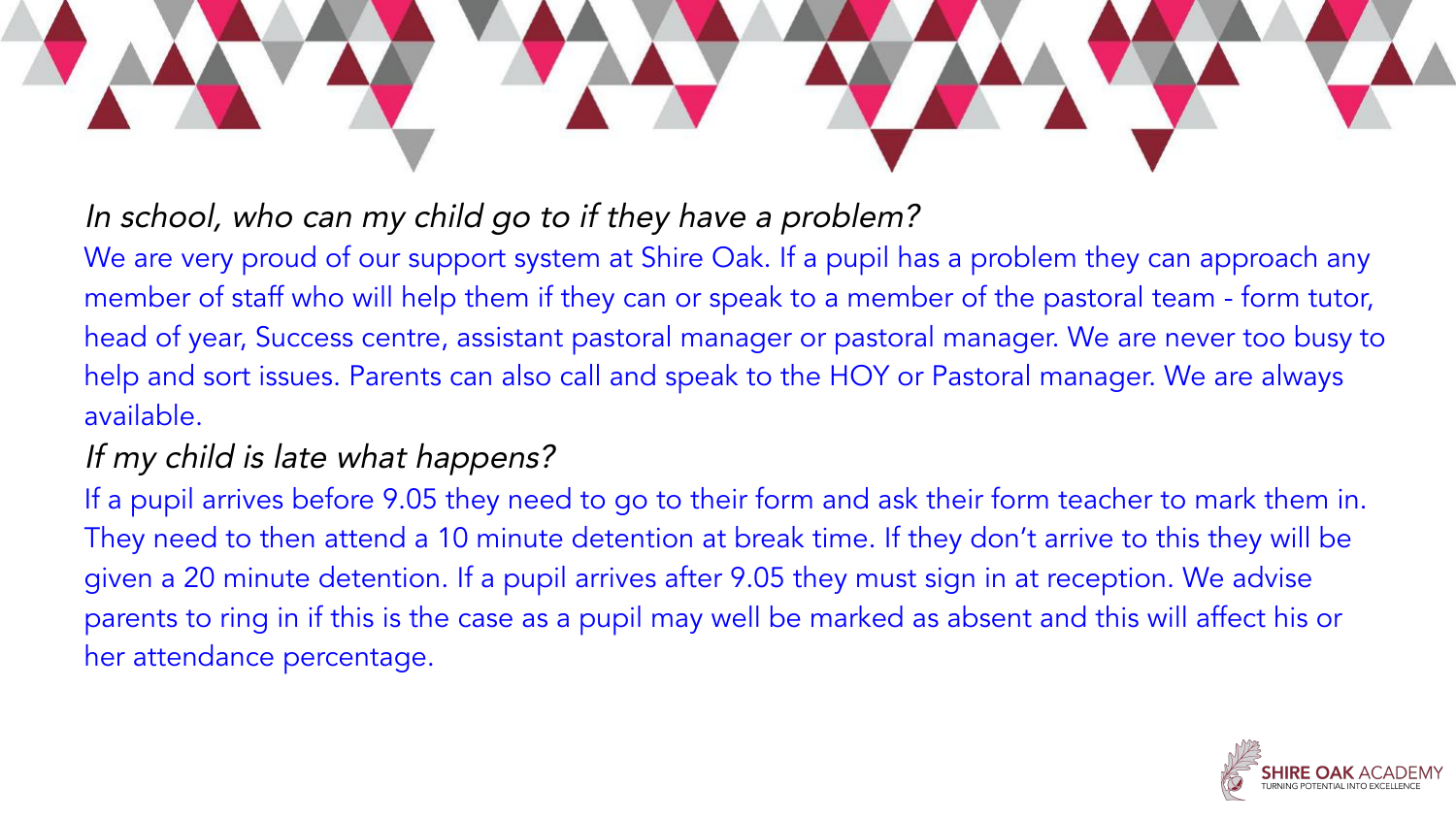

If my child cannot attend what do I do?

If you know in advance that you child cannot attend then please email [attendance@shireoakacademy.co.uk](mailto:attendance@shireoakacademy.co.uk) or text 07943 823785. We need you to notify us every day your child is off. If you do not contact us we will send out an email to you. It is important that you reply because, if you do not, the absence will go down as unauthorised. You can check attendance on the SIMs APP. If it drops below 90% you will need to provide medical evidence for every absence..